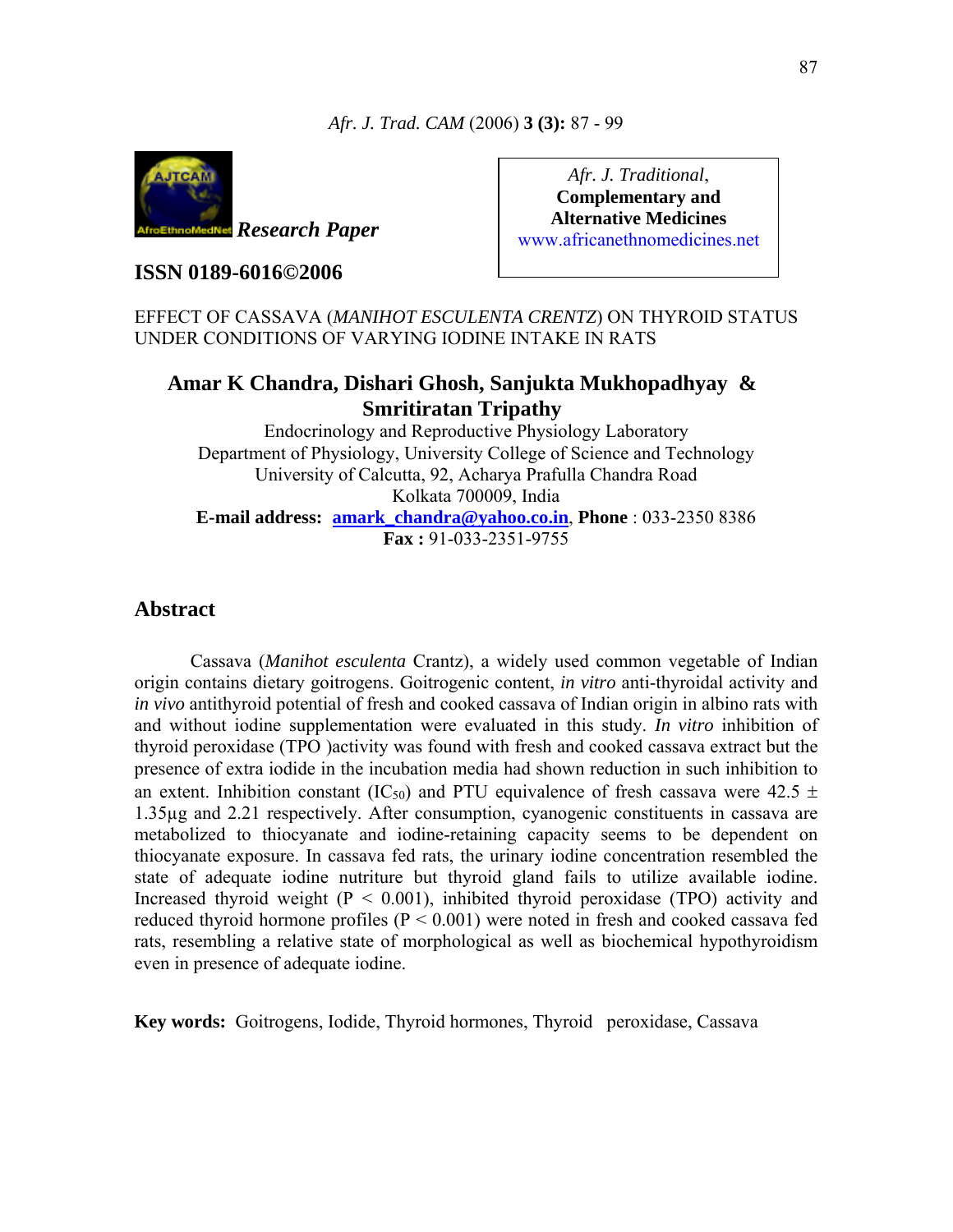# **Introduction**

Cassava (*Manihot esculenta* Crantz) is a major food source for a large part of the world population, particularly in tropics including India and it is the fourth most planted staple root crop after rice, wheat and cassava (Okezie and Kosikowski, 1982; Padmaja, 1995; Boby and Indira 2004). Cassava contains the cyanogenic glycoside linamarin (93%), 2-(β-D-glucopyronosyloxy) isobutyronitrile and a small amount of lotaustralin (7%) (Nartey, 1968; Barret et al. 1978) and the presence of these two cyanogenic glucosides in cassava is a major factor limiting its use as food or feed (Padmaja 1995). Hydrolysis of linamarin by endogenous β- glucosidase enzyme linamarase, present in cassava produces D-glucose, acetone and hydrocyanic acid (Conn, 1969). It is also hydrolysed in the intestinal tract of both man and animals by the microbial flora (Winkler, 1958). There are evidences suggesting large variation in goitrogen content in the same plant having same taxonomy but from different geographical regions (Michajlovskij and Langer, 1959). Except cyanogenic glucosides, cassava of Indian origin also contains glucosinolates and thiocyanate in its edible part (Chandra et al. 2004). Regular consumption of cyanogenic glucosides, glucosinolates and thiocyanate, the goitrogenic / antithyroid constituents of cyanogenic foods, disrupt the biosynthesis of thyroid hormones in several ways and may develop endemic goitre in long run (Delange et al. 1982). As there are only few experimental studies on cassava of Indian origin specially in the aetiopathogenesis of thyroid disorders, the present study was undertaken to evaluate the thyroid status after chronic consumption of cassava both as fresh and cooked under conditions of varying iodide intake in rats.

# **Materials and Methods Collection and processing of cassava**

Fresh cassava was collected from the local markets for the measurement of goitrogenic constituents, assay of *in vitro* TPO activity and also for feeding the experimental animals.

- i) Fresh or uncooked or plant food was prepared by coarsely chopping in a cutter and then incubated in an oven at  $30-40^{\circ}$ C for 4 h following the method of de Groot et al (1991).
- ii) Cooked plant food was obtained by boiling in an equal weight of water for 15 min. The cooked material was not drained and immediately used for preparing diets following the method of de Groot et al (1991).

## **Animals**

Sixty Wister rats  $(80±5 g)$  were allocated to control and experimental groups of ten each. Animals were caged in unheated well-ventilated stainless steel cages and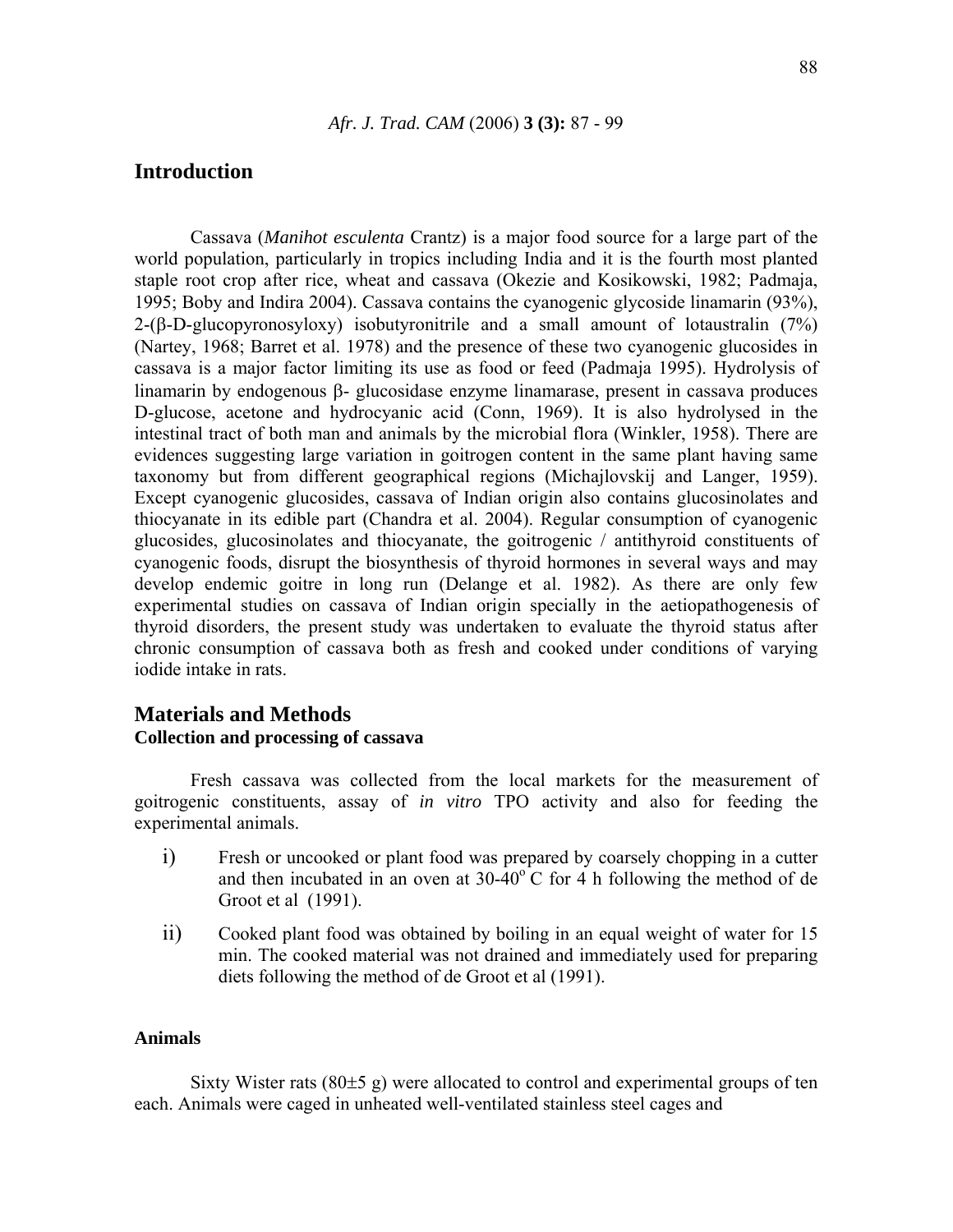maintained in the laboratory on standardized normal diet (20% protein) which consisted of 70% wheat, 20% Bengal gram, 5% fish meal powder, 4% dry yeast powder. 0.75% refined till oil and 0.25% shark liver oil and water *ad libitum* (Chandra et al. 2004). Approval was provided for the study was given by the Ethical Committee of the Department of Physiology, University of Calculta.

## **Animal treatment**

Control group of rats was fed normal laboratory diet. Fresh cassava fed group received fresh cassava replacing 1/3rd portion of normal laboratory diet. Cooked cassava fed group of rats were fed cooked cassava by replacing 1/3rd portion of normal diet. In potassium iodide (KI) supplemented group, rats were fed normal laboratory diet with extra iodide 12-14 µg/rat/day (Gaitan and Merino, 1976). Fresh cassava fed KI supplemented group of rats were fed both fresh cassava as well as extra iodide and the replacement of the normal diet was as above. Cooked cassava fed KI supplemented group of rats were fed with cooked cassava and also extra iodide as mentioned above. The animals were maintained with above-mentioned dietary regimen for 90 days.

Feed consumption, corrected for feed wasted and body weight were measured every seven days. In the last week of the treatment, each group of animals was kept in metabolic cages for 24 h to collect the urine over xylene for the analysis of iodine and thiocyanate. At the end of the experimental period body weights of the rats were recorded and the animals were sacrificed at the end of the 90th day of experiment following ethical procedure. Just before sacrifice, blood samples were collected from each rat from the portal vein under ether anaesthesia and the serum was separated for the assay of thyroxine  $(T4)$  and triiodothyronine (T3) and kept at  $-20^{\circ}$ C till analysis. Just after sacrifice, thyroid glands were weighed after removing connective tissues and used to assay thyroid peroxidase activity.

# **Measurement of dietary goitrogens in cassava Cyanogenic glucoside**

It was measured following the method of Lambert et al (1975). Plant tissues were hydrolysed by the enzyme glucosidase (β-glucosidase) and the hydrocyanic acid thus liberated was trapped in sodium hydroxide. Cyanide content of trapped hydrocyanic acid was then determined quantitatively.

#### **Glucosinolates/thioglucosides**

The enzyme thioglucosidase reacts with thioglucosides present in plant producing thiocyanate. Following this principle thioglucosides was measured as per Gmelin and Virtanen (1960). The thiocyanate thus produced was estimated by the method of Aldridge (1945) as modified by Michajlovskij and Langer (1958).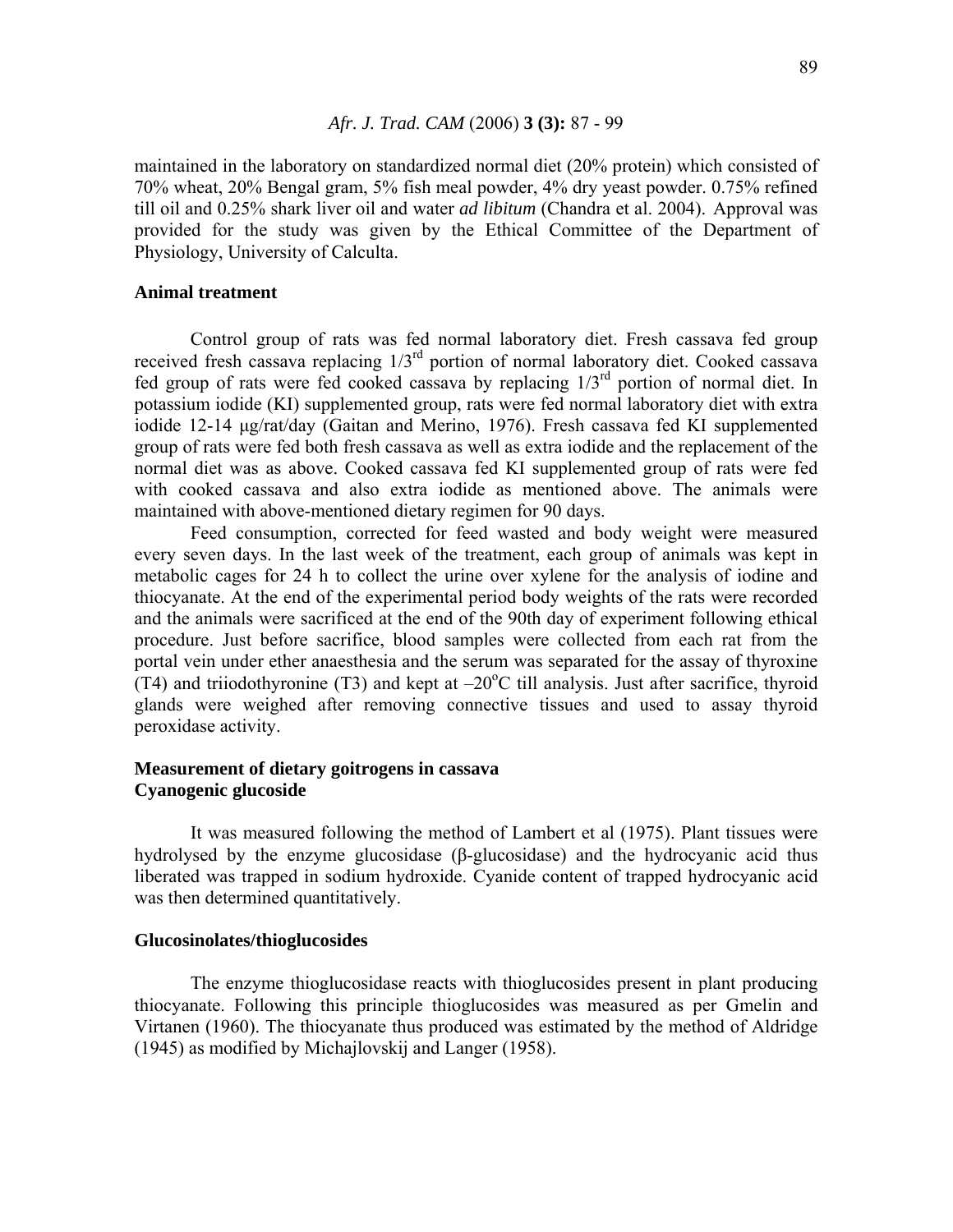#### **Thiocyanate**

The plant food was extracted with clean sand and water and refluxed subsequently. The extract containing thiocyanate was then allowed to react with benzidine hydrochloride and the intensity of colour thus formed was measured photometrically following the method of Aldridge (1945) as modified by Michajlovskij and Langer (1958).

## *In vitro* **inhibitory effect of cassava on thyroid peroxidase activity**

 To evaluate *in vitro* anti-TPO activity of cassava human thyroid tissue was collected from ENT Department, S.S.K.M. Hospital, Kolkata. Edible part of each fresh plant was homogenised in assay buffer (5 mg plant tissue in 5ml, *p*H 7.2, and 100mM phosphate buffer) and then centrifuged at 700 *g* for 10 minutes. After centrifugation, 50µl of aliquot of the supernatant of plant was added separately in a 1ml cuvette containing acetate buffer (*p*H 5.2, 50m*M*), potassium iodide (1.7 mM) and microsomal fraction of thyroid tissue. Freshly prepared hydrogen peroxide (0.3 mM) was added lastly to start the reaction to assay the TPO activity (∆OD /min/mg protein) under the influence of respective plant extract following the procedure of Gaitan et al (1989) modified by Chandra et al (2004).

 Anti-TPO activity of the plant extract in the above-mentioned condition was also studied in presence of excess potassium iodide. For this purpose, in the cuvette maintaining the same concentration of assay buffer, plant extract and  $H_2O_2$ , the concentration of potassium iodide was increased and it was found highest after adding 20µl of KI (3.4m*M*) and ∆OD /min/mg protein was recorded.

## **Assay of IC50 and 6-n-propyl-2-thiouracil (PTU) equivalence**

The activity of raw plant extract was also evaluated in terms of the concentration necessary to produce 50% inhibition  $(IC_{50})$  of thyroid peroxidase activity. The effect of raw plant extract was studied at different concentrations ranging from 10µg to 150µg original fresh plant to determine the concentration required to produce  $IC_{50}$  of thyroid peroxidase activity. The TPO activity under the influence of the plant at a particular concentration, as a percentage of inhibition of the control value was plotted against the concentration of the original plant extract, and the concentration at which the 50% inhibition occurred  $(IC_{50})$  was determined from the plot. The  $IC_{50}$  value of plant given is the mean  $\pm$  SD of 6 observations. To compare the relative anti TPO activity of the studied plant against a known antagonist,  $IC_{50}$  of 6-n-propyl-2-thiouracil (PTU obtained from Sigma Chemical Co.) was determined.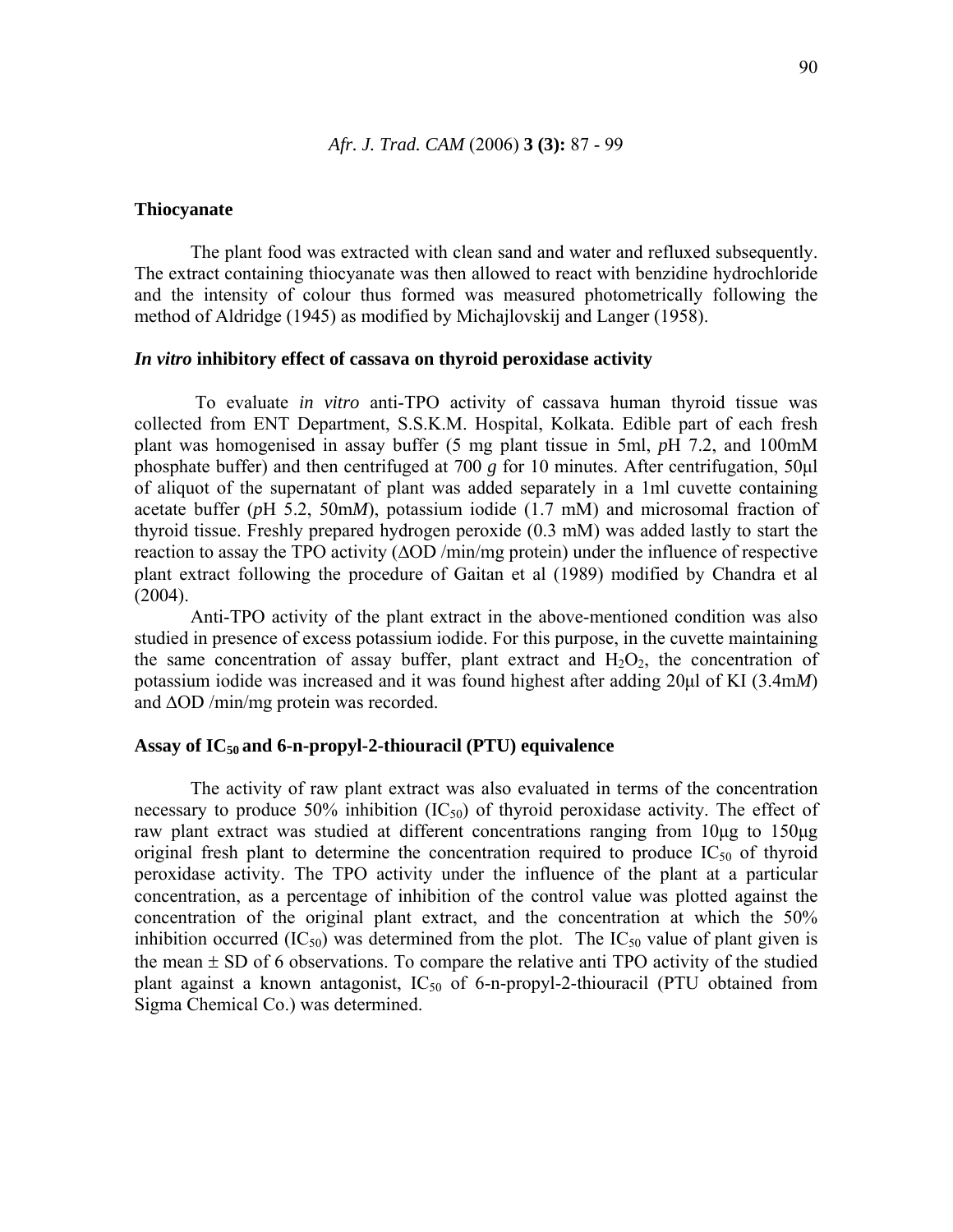## **Analysis of urine Estimation of iodine**

 It was measured by dry ashing following the method of Karmarkar et al (1986). In this method, iodine content in urine sample was estimated by drying urine at 600°C in presence of potassium carbonate and the iodine present in the ash was measured by cerricarsenite system.

#### **Estimation of thiocyanate**

 It was measured following the method of Aldridge (1945) as modified by Michajlovskij and Langer (1958). Trichloroacetic acid was added to urine sample, mixed and centrifuged. To the supernatant saturated bromine water was added and 4% arsenic trioxide  $(As<sub>2</sub>O<sub>3</sub>)$  was then added to oxidise all bromine present in the sample. After that benzidine hydrochloride and pyridine mixture were added and the colour developed gradually. After 30 min optical density was measured at the wavelength of 525 nm.

## **Measurement of thyroid peroxidase activity**

A 10% homogenate was prepared using thyroid tissues in phosphate buffer (*p*H 7.2, 100m*M*) and sucrose solution (500 mM) at 4°C. Homogenisation was carried out in a Potter- Elvehjem glass homogeniser for 45-60 s at 2000 rpm and about 15 strokes  $min^{-1}$ . The homogenate was centrifuged at 1000 g for 10 min and this low speed supernatant was further centrifuged at  $10,000$  g for 10 min at  $4^{\circ}$ C to get the mitochondrial fraction. The microsomal fraction containing most of the peroxidase activity was obtained by centrifuging the post mitochondrial supernatant at 1,05,000*g* for one h. After centrifugation at 1,05,000 *g*, the precipitate was solubilized in phosphate buffer. Thyroid peroxidase activity was measured following I<sub>3</sub> formation from iodide using spectrophotometer (UV-1240 Shimadzu, Japan) at 353nm by the method of Alexander (1962). For performing the kinetic assay, in a 1ml cuvette, 0.9ml of sodium acetate buffer (*p*H 5.2,50m*M*), 10µl KI (1.7m*M*) and 20µl microsomal fraction of thyroid tissue containing 0.03-0.04 mg protein were added and the reaction was started by the addition of 20 $\mu$ l freshly prepared H<sub>2</sub>O<sub>2</sub> (0.3) m*M*) according to laboratory standardization. The thyroid tissue protein level was determined by the method of Lowry et al (1951) using bovine serum albumin as standard. The results are expressed as  $\Delta$ OD /min/mg protein.

## **Enzyme linked immunosorbant assay of total circulating thyroid hormones**

Circulating thyroxine and triiodothyronine level was measured using Monobind, Inc. total T4 kit [kit no. MBI 32718/083001]. In this method serum sample (25µl) was taken in a microplate well and enzyme-T4 conjugate was added, then the reactants were mixed. After the completion of the required incubation period, the antibody bound enzyme thyroxine conjugate was separated from the unbound enzyme thyroxine conjugate by decantation. The activity of the enzyme present on the surface of the well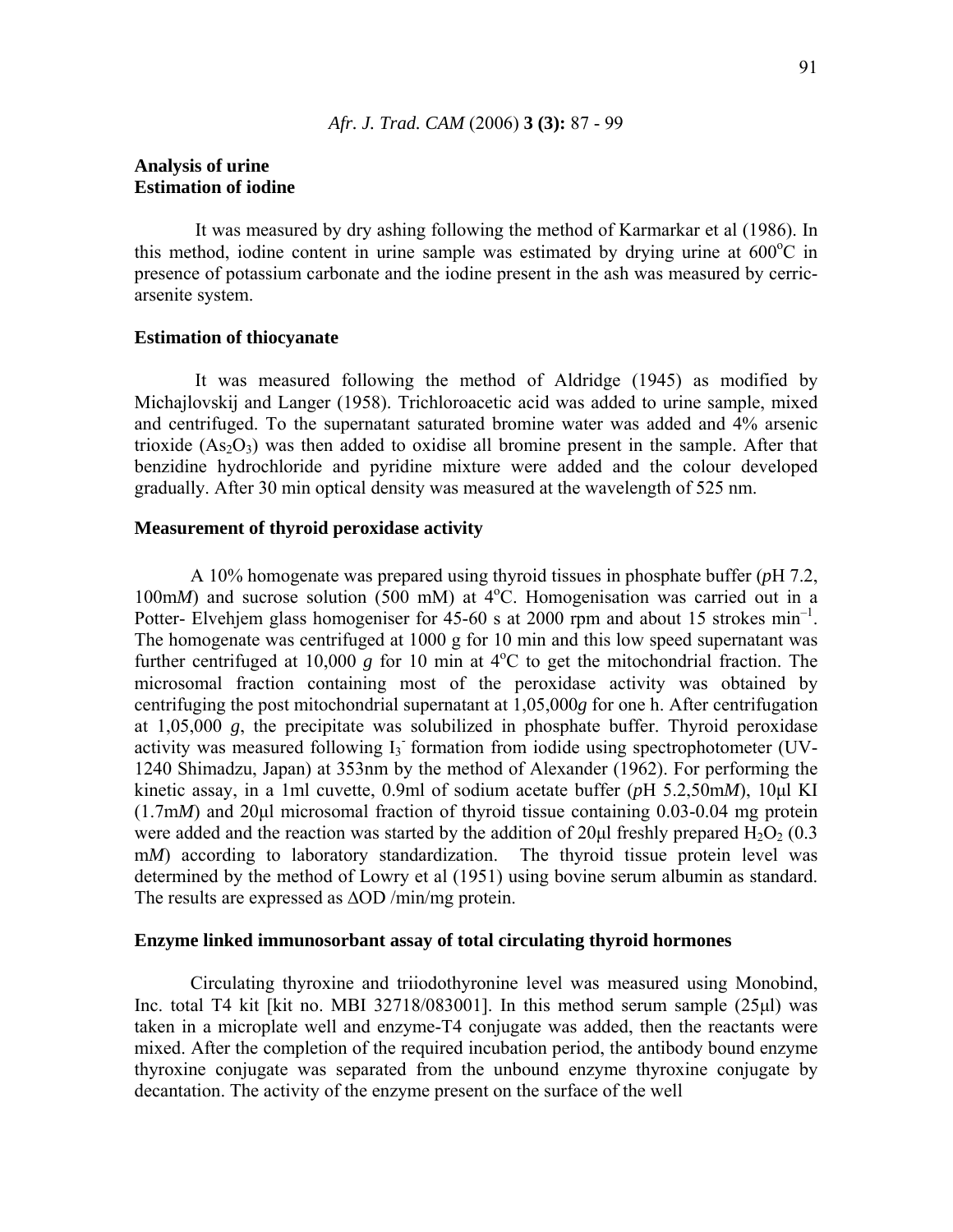was quantified by the reaction with tetra methyl benzidine (TMB) substrate solution with 15 minutes incubation and finally by adding 1N HCl as stop solution and absorbance was read against 450 nm wavelength in ELISA Reader [Merck]. Circulating T3 level was measured with 50 µl serum sample following the above mentioned method.

## **Statistical Analysis**

All data were statistically analyzed and presented in the table as mean  $\pm$  SD. Comparison among the groups was performed by ANOVA and the level of significance was expressed at  $P < 0.05$  and  $P < 0.001$  after multiple comparison 't' test.

# **Results**

## **Goitrogen content**

Goitrogen content in edible portion of fresh and cooked cassava was measured. Cyanogenic glucosides, glucosinolates and thiocyanate content of fresh cassava were measured (Table 1). In the fresh cassava, the concentration of cyanogenic glycosides was found higher than its cooked counterpart. Glucosinolates concentration was reduced moderately in cooked cassava and thiocyanate in fresh and cooked cassava was found almost same.

## *In vitro* **inhibitory effect of cassava on thyroid peroxidase activity**

TPO activity of control (10µl KI, 1.7 mM) in absence of plant extract was 1.62±0.054 ∆OD/min/mg protein. *In vitro* inhibitory effect of edible part of cassava on

| Plant foods            |     | Cyanogenic glucosides<br>mg/kg wet weight | Glucosinolates<br>mg/ kg wet weight | Thiocyanate<br>mg/kg wet weight |  |
|------------------------|-----|-------------------------------------------|-------------------------------------|---------------------------------|--|
| Cassava                | (F) | $304.31 \pm 41.00$                        | $4.32 \pm 0.80$                     | $12.95 \pm 2.00$                |  |
| (Manihot<br>esculenta) |     | $156.20 \pm 21.00$                        | $3.80 \pm 1.00$                     | $12.50 \pm 1.60$                |  |

**Table 1.** Concentration OF cyanogenic glucosides, glucosinolates and thiocyanate in selected plant food

Values are mean  $\pm$  SD of 6 observations F- Fresh ; C- Cooked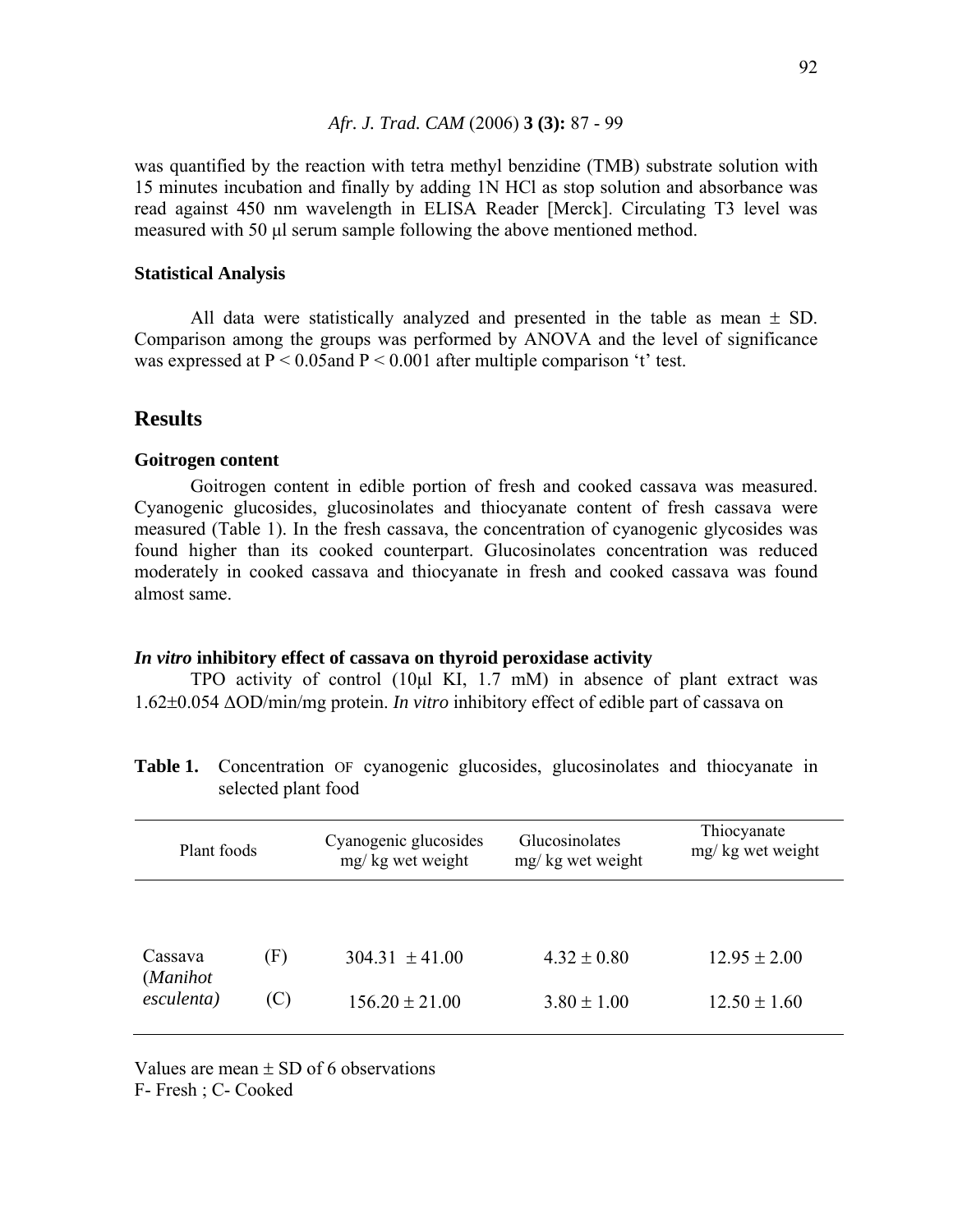## **Table 2.** *In vitro* **T**hyroid peroxidase (TPO) activity (∆OD /min/mg protein) in presence of fresh and cooked plant extracts of selected plant food

| Plants extract | Fresh extract                   | Cooked extract               |
|----------------|---------------------------------|------------------------------|
| Control        | $1.62 \pm 0.05$                 |                              |
| Cassava        | $0.488 \pm 0.01$<br>$(69.88\%)$ | $0.482 \pm 0.02$<br>(70.25%) |

TPO- Thyroid peroxidase Values are mean  $\pm$  SD of 6 observations. Percent inhibition of TPO activity against control is given in the parentheses.

thyroid peroxidase activity was determined after application of fresh cassava extract with and without extra iodide in the incubation media (Table 2).

## **Relative anti TPO potency**

The inhibition constant (IC<sub>50</sub>) and PTU equivalence of fresh cassava were 42.5  $\pm$ 1.35 µg and 2.21 respectively.

Urinary thiocyanate, urinary iodine as well as thyroid weight, TPO activity and serum levels of total T4, T3 in control, cassava fed (both fresh and cooked), KI supplemented and cassava fed (both fresh and cooked) KI supplemented groups of rats treated for 90 days are shown in Table 3.

## **Urinary thiocyanate concentration**

Rats fed with both fresh and cooked cassava showed significant increase in urinary concentration  $(P < 0.001)$  as compared to control. Of these two sets (one fed fresh cassava and another fed cooked cassava) thiocyanate excretion was higher in the fresh cassava fed group. Iodine supplementation increased the thiocyanate excretion in both the cassava fed groups in comparison to cassava fed iodine non-supplemented groups.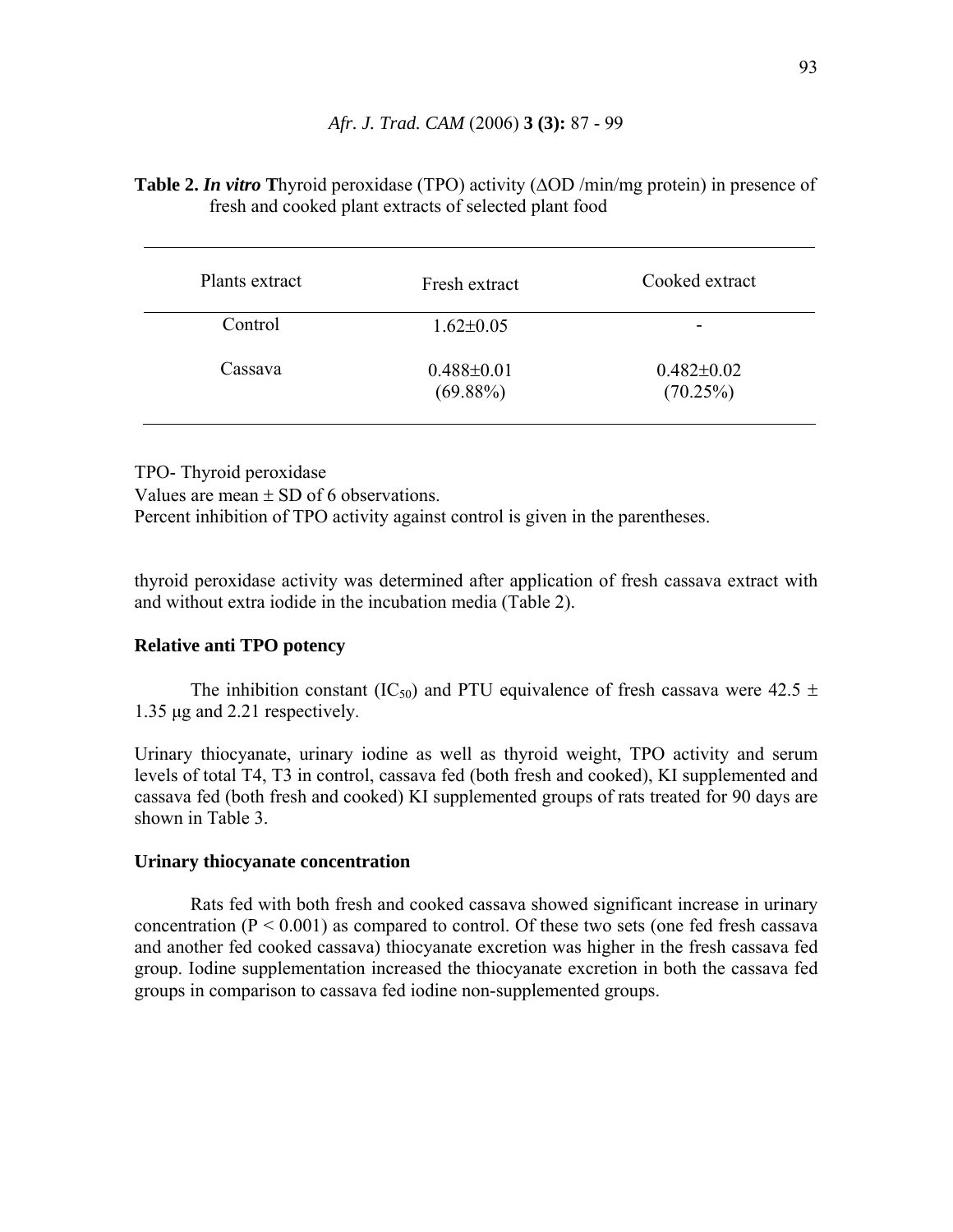| Groups                                          | Urinary<br>thiocyanate<br>(mmoles/l) | Urinary<br>iodine<br>$(\mu$ moles $\lambda$ l) | Thyroid<br>weight<br>(mg/100g)<br>body<br>weight)       | TPO activity<br>$(\Delta OD/min)$<br>mg protein) | Serum T4<br>$(\mu g/dl)$     | Serum T3<br>(ng/dl)                                        |
|-------------------------------------------------|--------------------------------------|------------------------------------------------|---------------------------------------------------------|--------------------------------------------------|------------------------------|------------------------------------------------------------|
| Control                                         | $0.19 \pm 0.05$                      | $32.06 \pm 0.73$                               | $8.94 \pm 0.94$                                         | $5.34 \pm 0.27$                                  | $4.21 \pm 0.28$              | 143.12±1.49                                                |
| Fresh.<br>cassava fed                           | $1.82 \pm 0.06^a$                    | $36.5 \pm 0.85$ <sup>a</sup>                   | $11.84 \pm 0.40^{\text{ a}}$                            | $1.1 \pm 0.05$ <sup>a</sup>                      | $3.42 \pm 0.06$ <sup>a</sup> | 99.86 $\pm$ , 4.80 $^{\circ}$                              |
| Cooked<br>cassava fed                           | $1.17\pm.03^{a}$                     | $35.3 \pm 0.79$ <sup>a</sup>                   | $10.69 \pm 0.18$ <sup>a</sup>                           | $2.78 \pm 0.09^{\text{ a}}$                      | $3.6 \pm 0.05$ <sup>a</sup>  | $112.85 \pm 1.20^{\text{ a}}$                              |
| KI<br>supplement<br>ed                          | $0.21 \pm 0.09$                      | $187.66 \pm 1.37^{\text{a}}$                   | $7.69 \pm 0.32$ <sup>a</sup>                            | $9.96 \pm 1.74$ <sup>a</sup>                     |                              | $4.75 \pm 0.20^{\text{ a}}$ $152.19 \pm 1.84^{\text{ a}}$  |
| Fresh.<br>cassava fed<br>KI<br>supplemente<br>d | $1.94 \pm 0.045$ <sup>a</sup>        | $193.07 \pm 0.59$ <sup>a</sup>                 | $10.67 \pm 0.17$ <sup>a</sup>                           | $3.55 \pm 0.14$ <sup>a</sup>                     |                              | $3.78 \pm 0.05^{\text{ a}}$ 113.03 $\pm$ 0.65 <sup>a</sup> |
| Cooked<br>cassava fed<br>KI<br>supplemente<br>d | $1.74 \pm 0.04$ <sup>a</sup>         | $193.47 \pm 0.64$ <sup>a</sup>                 | $10.08 \pm 0.04^{\text{ a}}$ $4.4 \pm 0.24^{\text{ b}}$ |                                                  | $3.9 \pm 0.08^b$             | $120.08 \pm 1.47$ <sup>a</sup>                             |

**Table 3:** Cassava induced alteration on urinary thiocyanate and iodine and thyroid status in albino rats for 90 days

Values are mean  $\pm$  SD of ten observations. Those bearing superscripts are significantly different by ANOVA followed by multiple comparison t-test P values:  $a < 0.001$ ; P values:  $b < 0.05$ 

## **Urinary iodine concentration**

Urinary excretion of iodine was increased but not significantly higher in cassava fed rats than the control. Urinary excretion of iodine was more in iodine-supplemented groups of rats.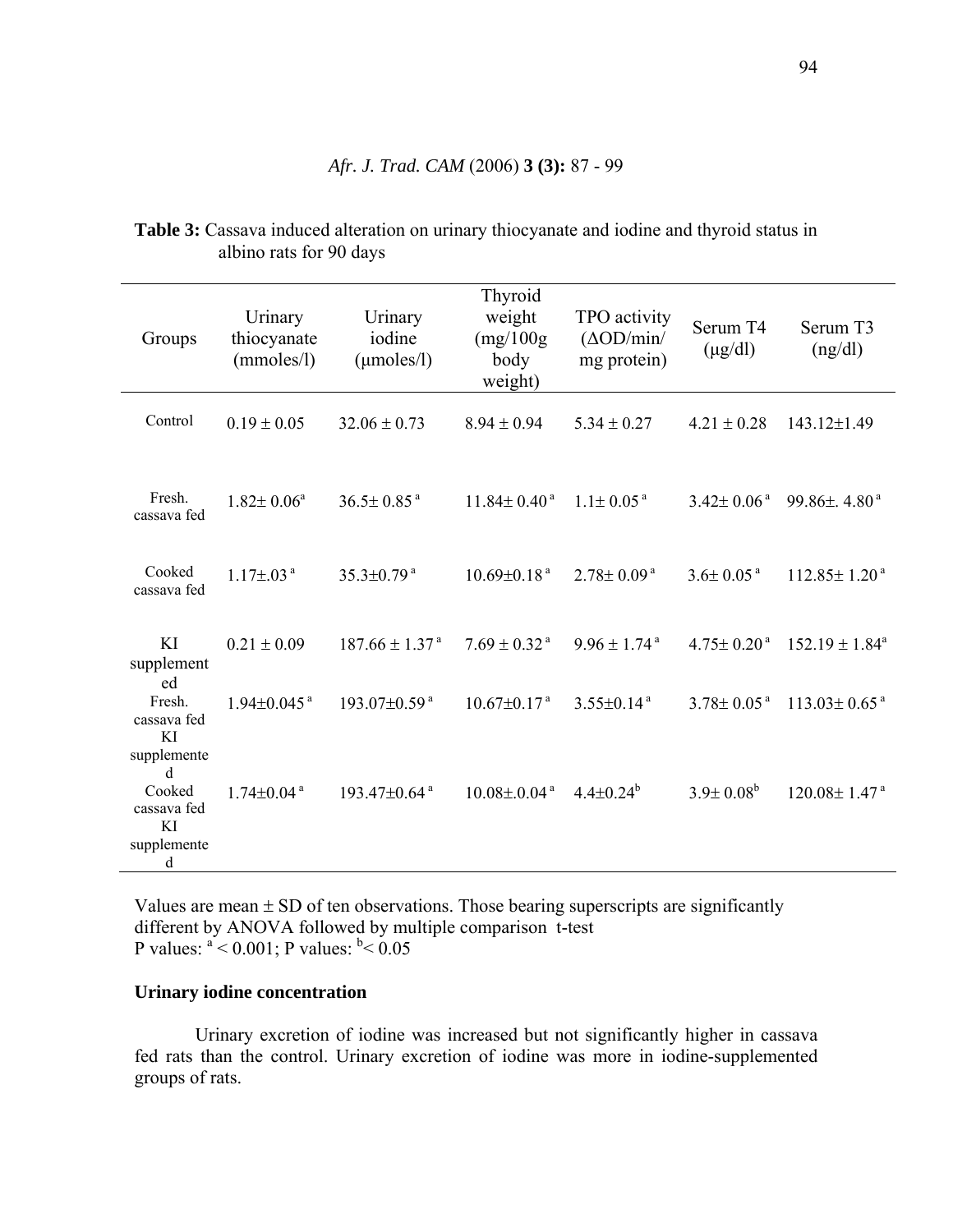## **Thyroid weight**

Significant increase in thyroid weight was observed in both the cassava fed rats and control groups ( $P < 0.001$ ). The gain in thyroid weight was more in the group fed fresh cassava. The apparent gain in thyroid weight was more in both the groups fed cassava in different conditions than the cassava fed iodine supplemented groups but the differences were not significant.

## **Thyroid peroxidase activity**

 In cassava fed rats, thyroid peroxidase activity was reduced significantly to that of their control group ( $P \le 0.001$ ). Between the two cassava fed groups i.e. one fed fresh and another fed cooked cassava TPO inhibition was more in the group fed fresh cassava. Supplementation of iodine in both the cassava fed groups had increased the TPO activity in comparison to that of only cassava fed groups (both as fresh and cooked) but failed to bring back its activity at control level.

## **Serum T4 and T3 levels**

Total serum circulating T4 and T3 levels were determined in both groups fed cassava and compared with control groups. Total serum T4 and T3 levels were reduced significantly ( $P < 0.05$  and  $P < 0.001$ ) after feeding cassava. Between two cassava fed groups the reduction was more pronounced in the group fed fresh cassava than its cooked counterpart. Supplementation of iodine in both the cassava fed groups had increased the serum T4 and T3 level to that of only cassava fed groups but could not bring back to the control level.

## **Discussion**

Cassava of Indian origin contains cyanogenic glucosides as well as glucosinolates and thiocyanate at various concentrations. The concentration of cyanogenic glucosides was reduced markedly after cooking while glucosinolates concentration was slightly lower and thiocyanate concentration was found almost same in cooked cassava in comparison to their uncooked counterpart.

These goitrogenic substances act in conjunction with iodine deficiency in the development of endemic goitre and associated disorders (Lagasse et al, 1980) that emphasizes the need to investigate the role of goitrogens in influencing iodine utilization in the thyroid under varying state of iodine intake. In India, consumption of cyanogenic plant as evidenced by urinary thiocyanate level is considered as etiological factor for the persistence of residual goitre in post salt iodization phase (Marwaha et al, 2003). It was observed that the edible parts of the fresh and cooked plant have potent *in vitro* inhibitory activity on thyroid peroxidase enzyme. There are evidences to reverse the goitrogenic/ antithyroid potential of thiocyanate or thiocyanate like compounds present in cyanogenic plants by supplementing extra iodine (Rao and Lakshmy, 1995; Schone et al, 1990).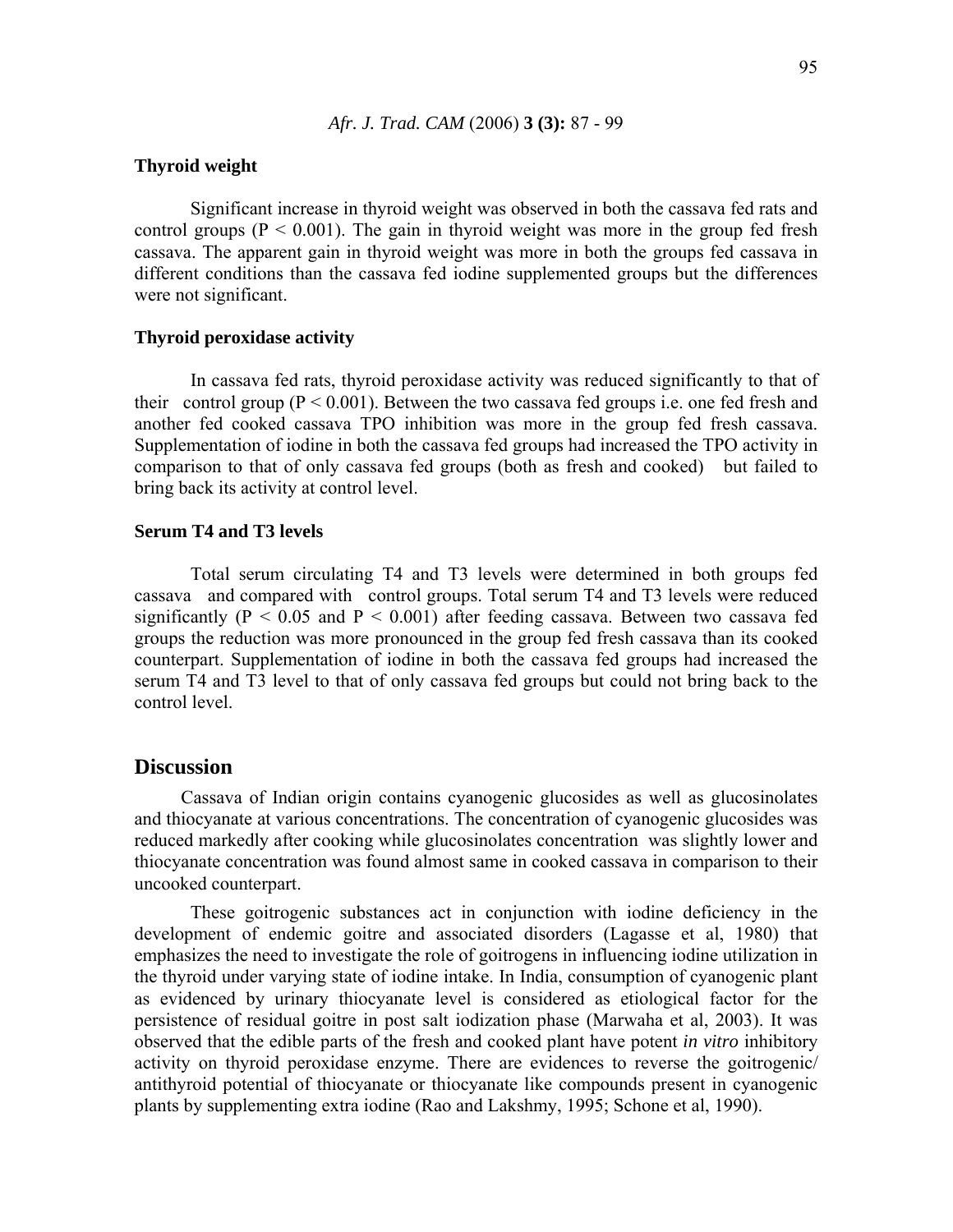Therefore *in vitro* anti-TPO potency of cassava had also determined in presence of extra iodide and found that extra iodide supplementation though had reduced the anti TPO activity to an extent but failed to cancel it.

 After ingestion, cyanogenic glucosides and glucosinolates present in foods are readily converted to active goitrogenic/ anti-thyroid agents, viz. thiocyanate and isothiocyanate etc. by glucosidases, sulphur transferase enzymes and myrosinase present in plant itself and animal tissues (Schone et al. 2001) and can give rise to thiocyanate in blood followed by its appearance in the urine. Consistent with this observation, thiocyanate levels in the urine of the cassava fed animals were elevated markedly.

Thiocyanate or thiocyanate like compounds primarily inhibits iodide-concentrating mechanism of thyroid gland (Ermans, 1981). These compounds further stimulate the iodide efflux from thyroid gland (Ermans and Bourdoux, 1989; Maloof and Soodak 1959) resulting an increase in iodine excretion through urine (Schone et al. 2001). Present findings are consistent with those observations suggesting that thiocyanate precursors in cassava were metabolized to thiocyanate that had prevented iodide uptake by thyroid gland, stimulated thyroidal iodide efflux and was responsible for excreting more iodine through urine.

The weight of the thyroid glands was increased significantly in both the fresh and cooked cassava fed groups mediated through the goitrogenic constituents and the weight gain was more in fresh cassava fed group than that of cooked one. Supplementation of extra iodine had reduced the gain in thyroid weight in both the cassava fed groups to an extent but it failed to normalize the effect. Thiocyanate has the same molecular size to that of iodide and thus inhibits the incorporation of iodide into thyroglobulin by competing with iodide at the thyroid peroxidase level and also inhibits the iodide oxidation (I leads to I2) (Maloof and Soodak, 1959; Virion et al. 1980). Glucosinolates derivatives also interfere in the thyroid gland with organification of iodine and the formation of active thyroid hormone by interfering TPO activity, and their action usually may not be antagonised by iodine (Maloof and Soodak, 1959; Schone et al. 1990). Adequate iodine supplementation though had reduced the thyroid weight, but failed to bring back it in a normal morphological state and this observation further supports that goitrogenic potentiality of cassava may not be reversed even after the supplementation of excess iodine.

 Diet deprived of iodide but rich in thiocyanate, glucosinolate lowers the circulating level of thyroxine (T4) and triiodothyronine (T3) in rats (Papas et al. 1979; Lakshmy et al. 1995). Intake of cassava decreased the serum total T4 and T3 level significantly. Reduced TPO activity may be responsible for decreasing thyroid hormone levels because it regulates the synthesis of thyroid hormones (Taurog, 1970; Gaitan, 1990; Van Etten, 1969; Stoewsand 1995;Virion et al. 1980). Inhibition of iodide uptake and thyroidal iodide efflux due to excess thiocyanate (Ermans and Bourdoux, 1989; Maloof and Soodak 1959) might be other reasons for the decreased synthesis of thyroid hormones in cassava fed rats. Supplementation of extra iodide through diet have elevated thyroid hormone levels slightly but failed to bring back circulating normal thyroid hormone synthesis because the inhibition in TPO activity under cyanogenic plant diet not withdrawn even after extra iodine.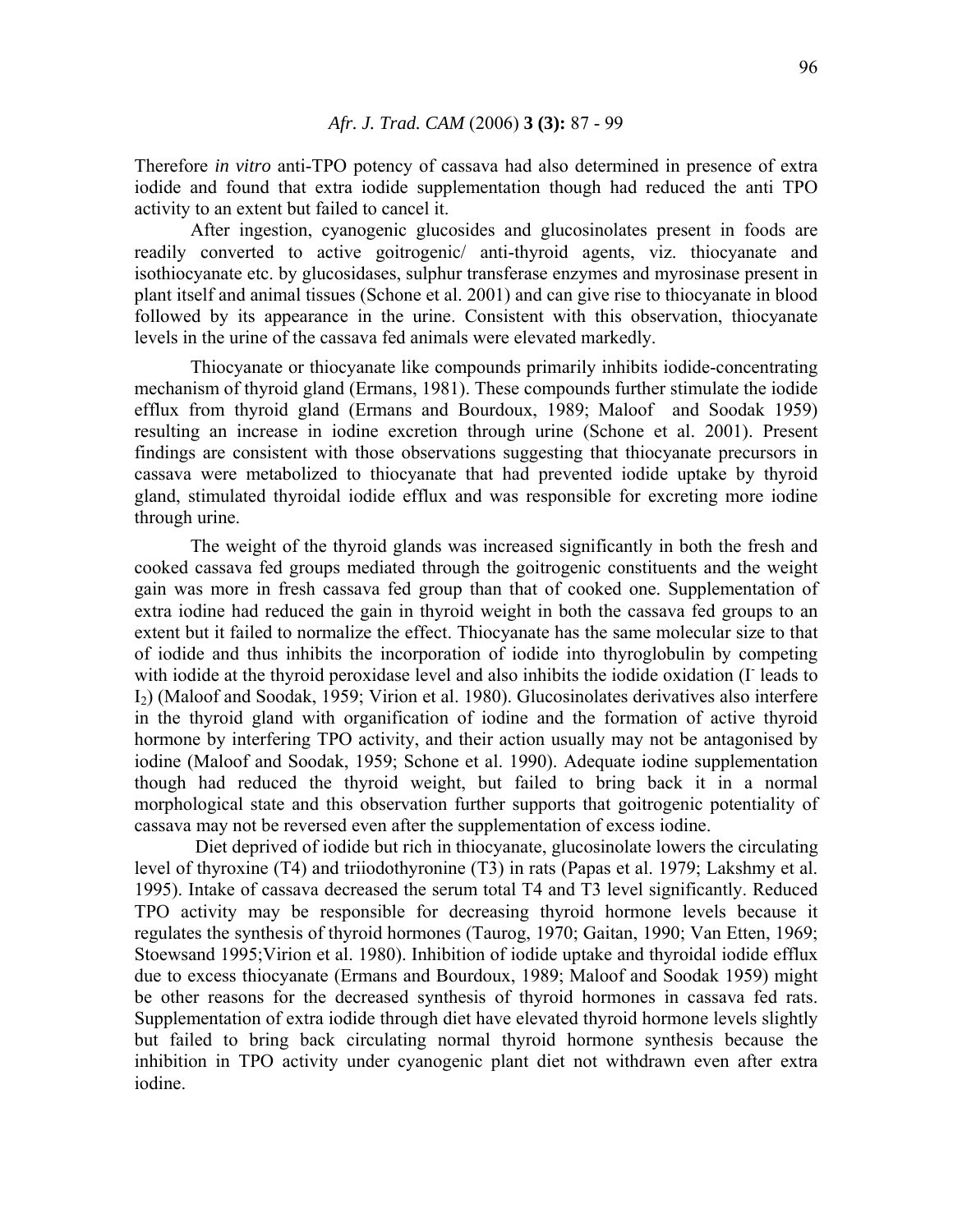The overall observations showed that chronic consumption of both fresh and cooked cassava had developed a relative state of biochemical as well as morphological hypothyroidism even in presence of adequate iodine in circulation. The etiological factors underlying this phenomenon are the dietary goitrogens present in cassava and their derivatives. Extra iodide supplementation along with cassava failed to prevent the TPO inhibition.

# **References**

- 1. Aldridge, W. N. (1945). The estimation of micro quantities of cyanide and thiocyanate. Analyst (London) *70***:** 474-5.
- 2. Alexander, N. M. (1962). Assay procedure for thyroid peroxidase. Anal Biochem **4:** 341-5.
- 3. Barret, M. D., Alexander, J. C. and Hill, D. C. (1978). Effect of linamarin on thiocyanate production and thyroid activity in rats. J Toxicol Environ Health **4(5-6):** 735-40.
- 4. Boby, R. G. and Indira, M. (2004). Effect of co-administration of cassava (*Manihot esculenta Crantz*) rich diet and alcohol in rats. Indian J Physiol Pharmacol **48(1):** 41- 50.
- 5. Chandra, A. K., Ghosh, D., Mukhopadhyay, S. and Tripathy, S. (2004). Effect of bamboo shoot, *Bambusa arundinacea* (Retz.) Willd. on thyroid status under conditions of varying iodine intake in rats. Indian J Exp Biol **42:** 781-6.
- 6. Conn, E. E. (1969). Cyanogenic glucosides. Agric. Food Chem. **17:** 519-26.
- 7. de Groot, A. P., Williams, M. I. and de Vos, R. H. (1991). Effects of high levels of brussel sprout in the diet of rats. Food Chem Toxicol **29:** 829-37.
- 8. Delange, F., Bourdoux, P., Colinet, E., Courtois, P., Hermart, P., Lagasse, R.,. Mafuta, M., Seghers, P., Thilly, C., Vanderpas, J., Yunga, Y. and Ermans, A. M. (1982). Nutritional factors involved in the goitrogenic action of cassava. In: Delange F , Ahluwalia R editors. Cassava toxicity and thyroid research and public health issues. Ottawa, Canada: International Development Research Centre (IDRC-207e); p. 17-26.
- 9. Ermans, A. M. (1981). Goitrogens of vegetable origin as possible aetiological factors in endemic goitre. Ann Endocrinol (Paris) **42(4-5)**: 435-8.
- 10. Ermans, A. M. and Bourdoux, P. (1989). Antithyroid sulfurated compounds. In: Gaitan E editor. Environmental Goitrogens. Boca Raton: FL. CRC Press, p. 15-31.
- 11. Gaitan, E. and Merino, M. (1976). Antigoitrogenic effect of casein. Acta Endocrinologia **83:**763-771.
- 12. Gaitan, E. (1989). Environmental goitrogens. In: Environmental Goitrogenesis, Gaitan E editor. Boca Raton, FL: CRC Press, p 331-348.
- 13. Gaitan, E. (1990). Goitrogens in food and water. Annu. Rev. Nutr. **10:** 21-39.
- 14. Gmelin, R., Virtanen, A. I. (1960). The enzymatic formation of thiocyanate (SCN) from a precursor in *Brassica* species. Acta Chem Scand **14:** 507-12.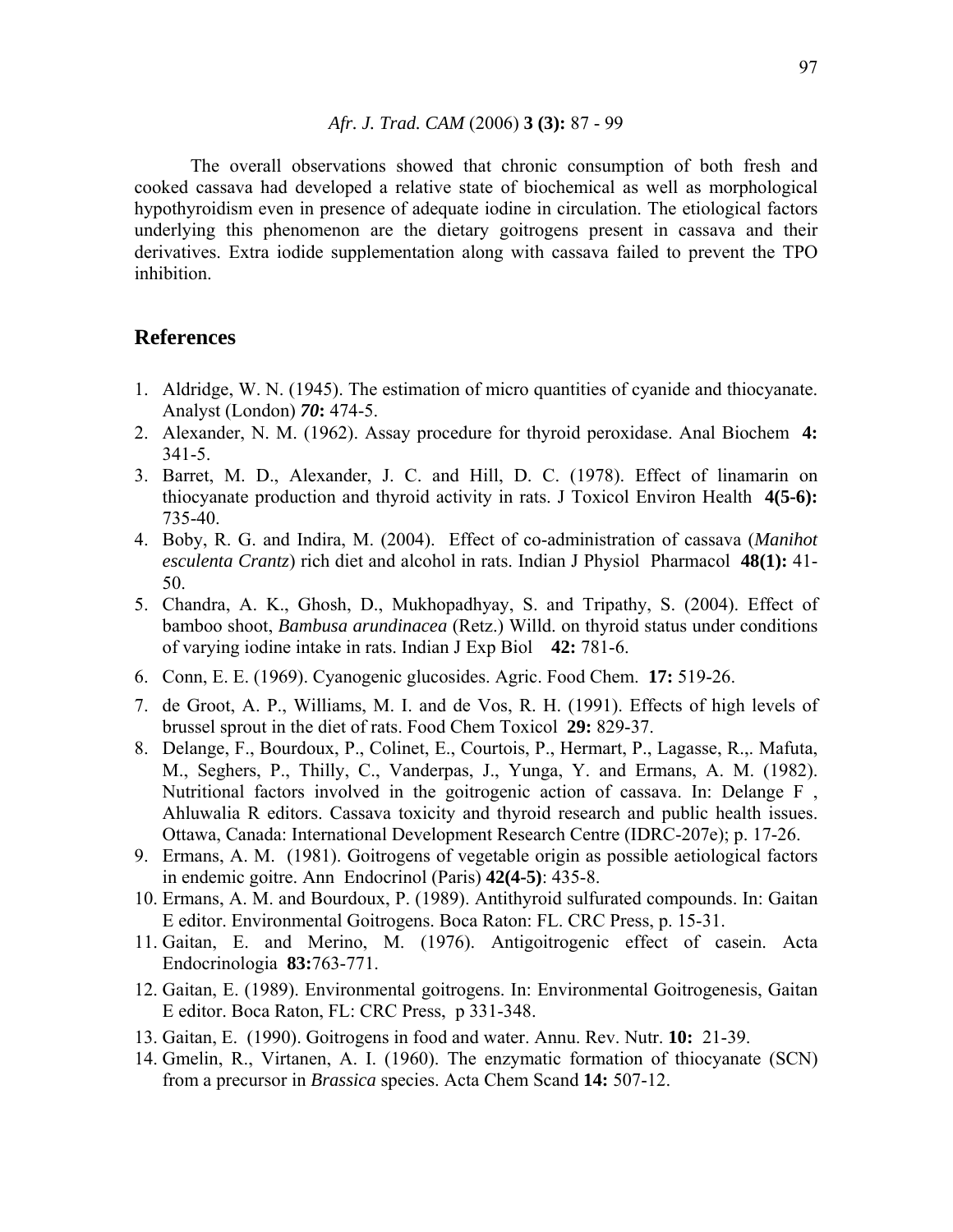- 15. Karmarkar, M. G., Pandav, C. S. and Krishnamachari, K. A. V. R. (1986). Principle and procedure for iodine estimation. In: A laboratory manual. New Delhi: Indian Council of Medical Research; p. 1-14.
- 16. Lagasse, R. K., luvivilla, K., Yunga, Y., Gerard, M., Hanson, A., Bourdoux, P., Delange, F. and Thilly, C. H. (1980). Endemic goitre and cretinism in Ubangi. In: ermans AM, Mbulamoko NM, Delange F, Ahluwalia R editors. Role of cassava in the etilogy of endemic goitre and cretinism. Ottawa, Canada: international Development research Centre, IDRC-13e, p. 45-60.
- 17. Lakshmy, R., Srinivasa Rao, P., Sesikeran, B. and Suryaprakash, P. (1995). Iodine metabolism in response to goitrogen induced altered thyroid status under conditions of moderate and high intake of iodine. Horm Metab Res. *27***:** 450-4.
- **18.** Lambert, J. L., Ramasamy, J., Paukestelis, J. V. (1975). Stable reagents for the colorimetric determination of cyanide by modified Koning reactions. Anal Chem **47:** 916-18.
- 19. Lowry, O. H., Rosenbrough, N. J., Farr, A. L and Randall, R. (1951). Protein measurement with the folin phenol reagent. J. Biol. Chem. **193:** 265-75.
- 20. Maloof, F. and Soodak, M. (1959). The inhibition of the metabolism of thiocyanate in the thyroid of the rat. Endocrinol **65:**106-13.
- 21. Marwaha, R. K., Tandon, N., Gupta, N., Karak, A. K., Verma, K and Kochupillai, N. (2003). Residual goitre in the postiodization phase: iodine status, thiocyanate exposure and autoimmunity.Clinical Endocrinol. **59** *(6)*: 672- 81.
- 22. Michajlovskij, N. and Langer, P. (1958). The relation between thiocyanate formation and the goitrogenic effects of foods. I. The preformed thiocyanate content of some foods. Z Physiol Chem **312:** 26-30.
- 23. Michajlovskij, N. and Langer, P. (1959). The relation between thiocyanate formation and the goitrogenic effects of foods. III. The occurrence of preformed thiocyanate in some vegetables with regard to seasonal and regional differences. Z Physiol Chem **317 :** 30-3.
- **24.** Nartey, F. (1968). Studies on cassava Manihot utilissima Pohl I Cyanogenesis: the biochemistry of linamarin and lotaustrolin in etiolated seedling. Phytochemistry **7:**  1307-1312.
- 25. Okezie, B. O. and Kosikowski, F. V. (1982). Cassava as a food. Crit Rev Food Sci Nutr **17(3):** 259-75.
- 26. Padmaja, G. (1995). cyanide detoxification in cassava for food and feed uses. Crit Rev Food Sci Nutr. **35(4):** 299-339.
- 27. Papas, A., Ingalls, J. R. and Campbell, L. D. (1979). Studies on the effects of rapessed meal on thyroid status of cattle, glucosinolate and iodine content of milk and other parameters. J. Nutr. **109 (7):** 112-119.
- 28. Rao, P. S. and Lakshmy, R. (1995). Role of goitrogens in iodine deficiency disorders and brain Development. Indian J Med Res*.* **102:** 223- 6.
- 29. Schone, F., Jahreis, G., Lange, R., Seffner, W., Groppel, B., Hennig, A. and Ludke, H. (1990). Effect of varying glucosinolate and iodine intake via